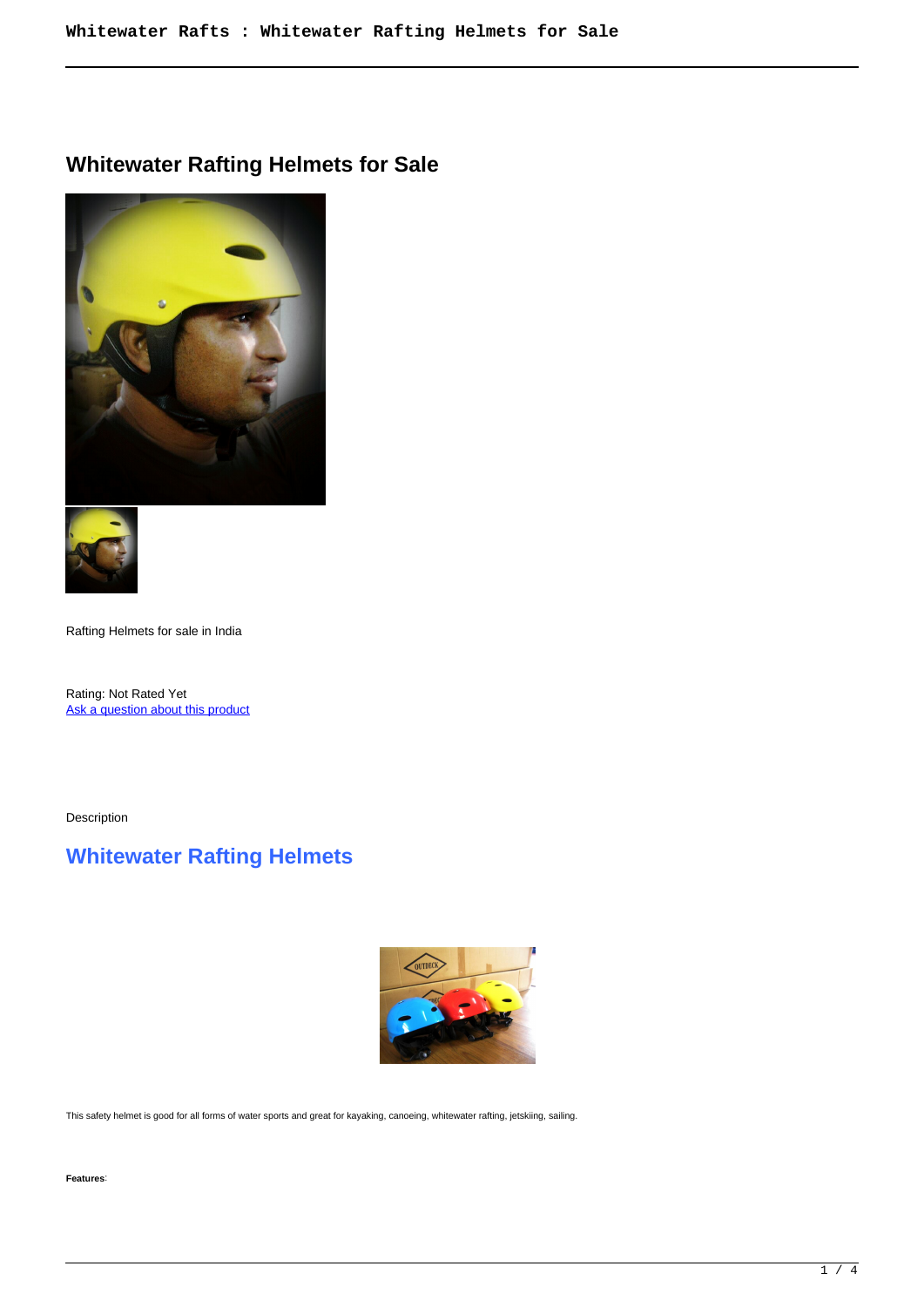- These lightweight, waterproof and durable watersport helmets fully conform to CE Standard EN 1385:2005
- 11 air vent design.
- **·** Made from a hard PC Alloy hard shell, waterproof EVA inner and with ear protectors as standard it is both a very safe and reliable helmet.
- Available in a bright colours to improve visibility on the water.
- All helmets have a ratchet wheel adjustment to ensure the perfect fit.

A good helmet is a must-have safety accessory in your kayaking and watersports bag. It is particularly important if you are going to play in and around surf or rocks but it is good practice to wear one all the time, and especially important to provide head protection for children and beginners.







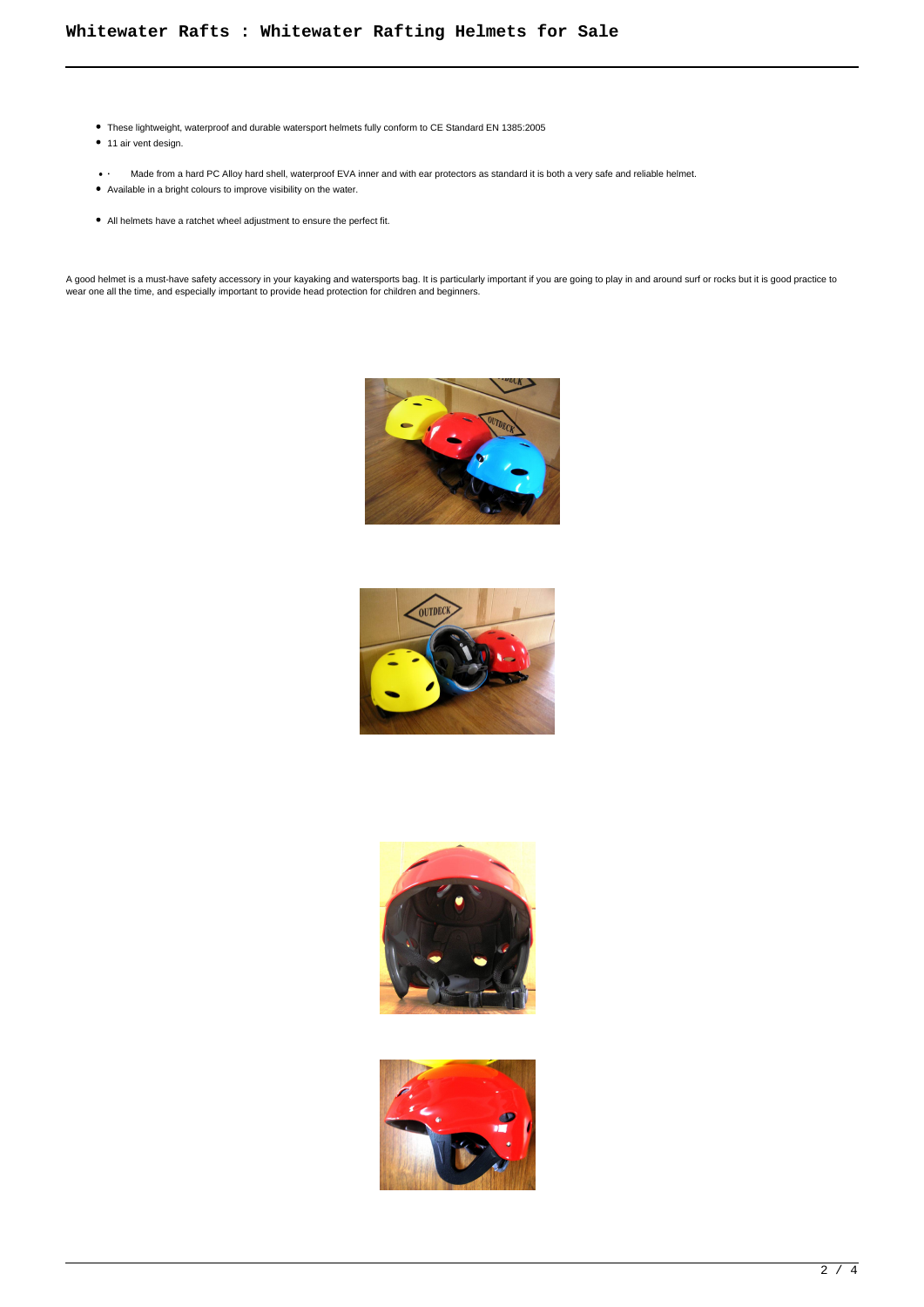



**Water sports Kayak Helmet**

Whether whitewater kayaking or any other kind of watersport, wearing a kayak helmet or a wakeboard helmet is one part of using the appropriate safety precautions. There are different kinds ot<br>helmets for different water sp

It's hard to predict what could happen when one is out in the water, and it is always important to be safe when participating in any sport, but especially in water sports. Whether white water<br>rafting or trying out some new they far out way the alternative to not wearing one. Whether kayaking, wake boarding, or skiing behind a boat, it is important to keep the head protected.

### **Choose the Right Helmet**

Though helmets are distributed all over the world for various water sports activities, it is important to pick the right helmet for the sport one is involved in.

**Buyers need to do three things to select the right helmet:**

Find the type of helmet for sport being played.

Measure the head properly and fit the helmet exactly.

Ensure that the helmet has the proper safety certificate.

### **The Kayak Helmet**

The kayak helmet is much like a motorcycle helmet with a fully closed body. Although masks and shields to cover the face and eyes are available, this helmet, unlike the motorcycle helmet, does not have a face mask. However, the kayak helmet fully covers the head, chin, and ears to offer full protection against unexpected conditions in the water. There are also different styles of does not have a face mask. kayak helmets that are made from different materials which include:

Full-cut Kayak Helmets: includes ear protection with better protection of the temple and head

Half-cut Kayak Helmets: rests above the ear, but is easier to size